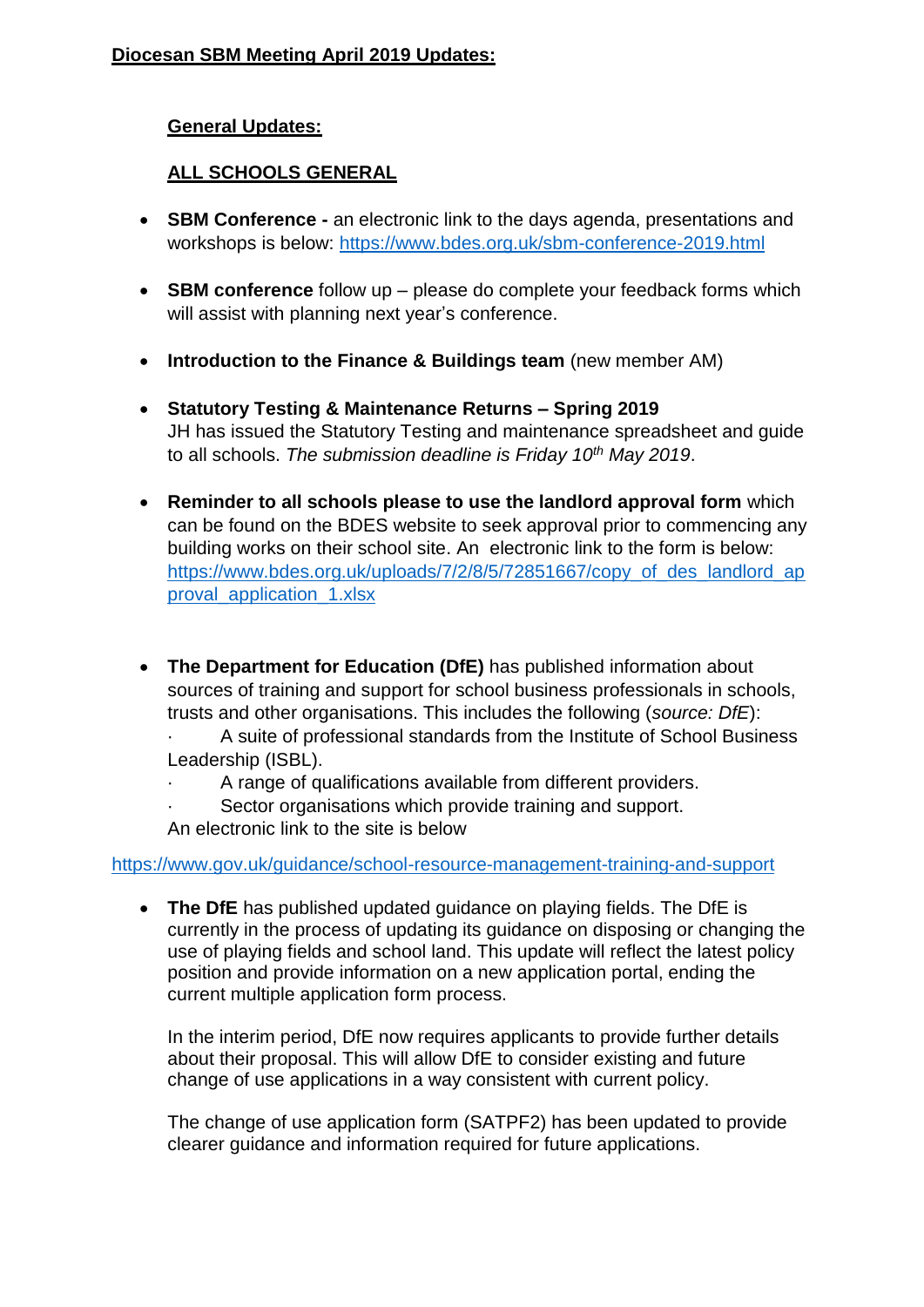Existing applicants do not need to reapply.

# **ACADEMIES GENERAL**

- **MAC financial monitoring meetings are on-going.** The DES is approximately half way through the monitoring meetings now. The ESFA are also carrying out a number of monitoring meetings across the region.
- **The new reporting system for Related Party Transactions was launched yesterday by the DfE.** The online form is now live, and quidance has been published on GOV.UK. The summary guidance describes the scope of the new reporting arrangements and includes a link to where the on-line form can be completed. It can be accessed through the following link: [https://www.gov.uk/government/publications/related-party-transactions](https://www.gov.uk/government/publications/related-party-transactions-information-for-academy-trusts/declare-or-seek-approval-for-related-party-transactions-summary-guidance)[information-for-academy-trusts/declare-or-seek-approval-for-related-party](https://www.gov.uk/government/publications/related-party-transactions-information-for-academy-trusts/declare-or-seek-approval-for-related-party-transactions-summary-guidance)[transactions-summary-guidance](https://www.gov.uk/government/publications/related-party-transactions-information-for-academy-trusts/declare-or-seek-approval-for-related-party-transactions-summary-guidance)

More detailed guidance has also been published, which can be accessed through the following link:

[https://www.gov.uk/government/publications/related-party-transactions](https://www.gov.uk/government/publications/related-party-transactions-information-for-academy-trusts)[information-for-academy-trusts](https://www.gov.uk/government/publications/related-party-transactions-information-for-academy-trusts)

As you will see, this includes guidance which is specific to church schools. The church schools guidance includes reference to the ongoing work that is taking place with the ESFA and the DfE as certain sections of the form do not currently work for our sector when reporting a diocesan contribution/levy.

 **ESFA Updated guidance: School and academy financial management and assurance**

[Academies: funding, payments and compliance](https://www.gov.uk/government/collections/academies-funding-payments-and-compliance?utm_source=9debfefc-534d-49d0-9d10-91a313bbfe33&utm_medium=email&utm_campaign=govuk-notifications&utm_content=daily) Information to help open academies and academy trusts comply with their funding agreement and understand their funding and payments.

• The ESFA have produced an update on RPA, how to join and what is covered. An electronic link is provided below:

Risk protection arrangement for academies: join and get support

- **letter from Eileen Milner (CE of ESFA) to academy trusts** ESFA chief executive, Eileen Milner, has written a [letter to academy](https://www.gov.uk/government/publications/letter-to-academy-trusts-march-2019)  [trusts.](https://www.gov.uk/government/publications/letter-to-academy-trusts-march-2019) The letter outlines arrangements for academy trust financial returns until the end of 2019.
- The ESFA has also published information about our academies better [financial reporting programme.](https://www.gov.uk/guidance/academies-financial-returns#academies-better-financial-reporting-programme) This seeks to improve the existing end-toend process for financial reporting by academy trusts.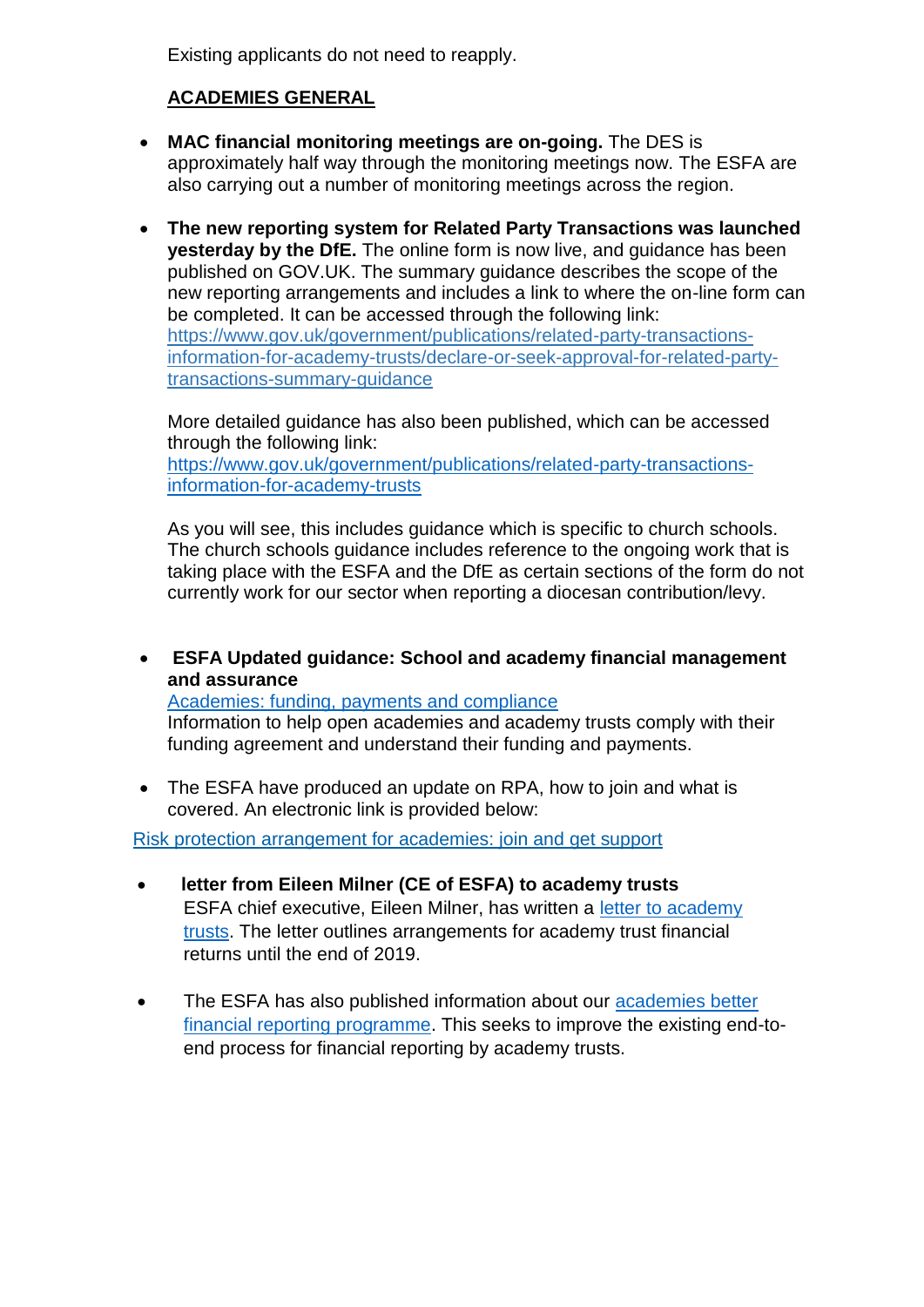# **VA SCHOOLS GENERAL**

 We are still awaiting LCVAP announcements for each LA from the DfE which is expected imminently. We will be in touch with all VA schools to inform the outcome of bids in due course.

# **FUNDING/GRANT UPDATES**

#### **Woodland Trust – Free Trees for Community Groups and Schools**

The Woodland Trust has announced that it has thousands of free tree packs available to community groups and schools across the UK, plus nurseries, colleges, universities, and outdoor learning centres. The trees are available for planting on an area that is accessible to the public so that it can be used and enjoyed by others. If applying as a school, trees should be planted on either the schools grounds, land the school has arranged regular access to, or in an area that is publicly accessible.

Applications for a tree pack for a community group need to:

- State that the land is accessible to the public
- Make sure the local community is aware of the plans to plant and is happy for the project to go ahead
	- Be applying for up to 420 trees in each application cycle or season.

There are two delivery periods per year, in November and March, where the trees are dormant and perfect for planting.

#### **Applications are currently being accepted for trees to be delivered in November 2019.**

For more information visit:<https://www.woodlandtrust.org.uk/plant-trees/free-trees/>

# **Greggs Foundation Breakfast Club Funding**

The Greggs Foundation currently supports over 465 breakfast clubs across Britain, providing a nutritious breakfast to over 30,000 school children each day. Every school is provided with fresh bread from their nearest Greggs store, and a grant to support start-up and ongoing costs. The average club costs just £2,000 to set up and run for a year.

If you are a primary school interested in applying to establish a breakfast club supported by the Greggs Foundation, please see the qualifying criteria below:

- The applicant organisation must be a primary school in Britain or Belfast
- At least 40% of the pupils at your school should be eligible to claim free school meals
- The school should demonstrate a commitment to engaging parents or other volunteers in the running of the breakfast club